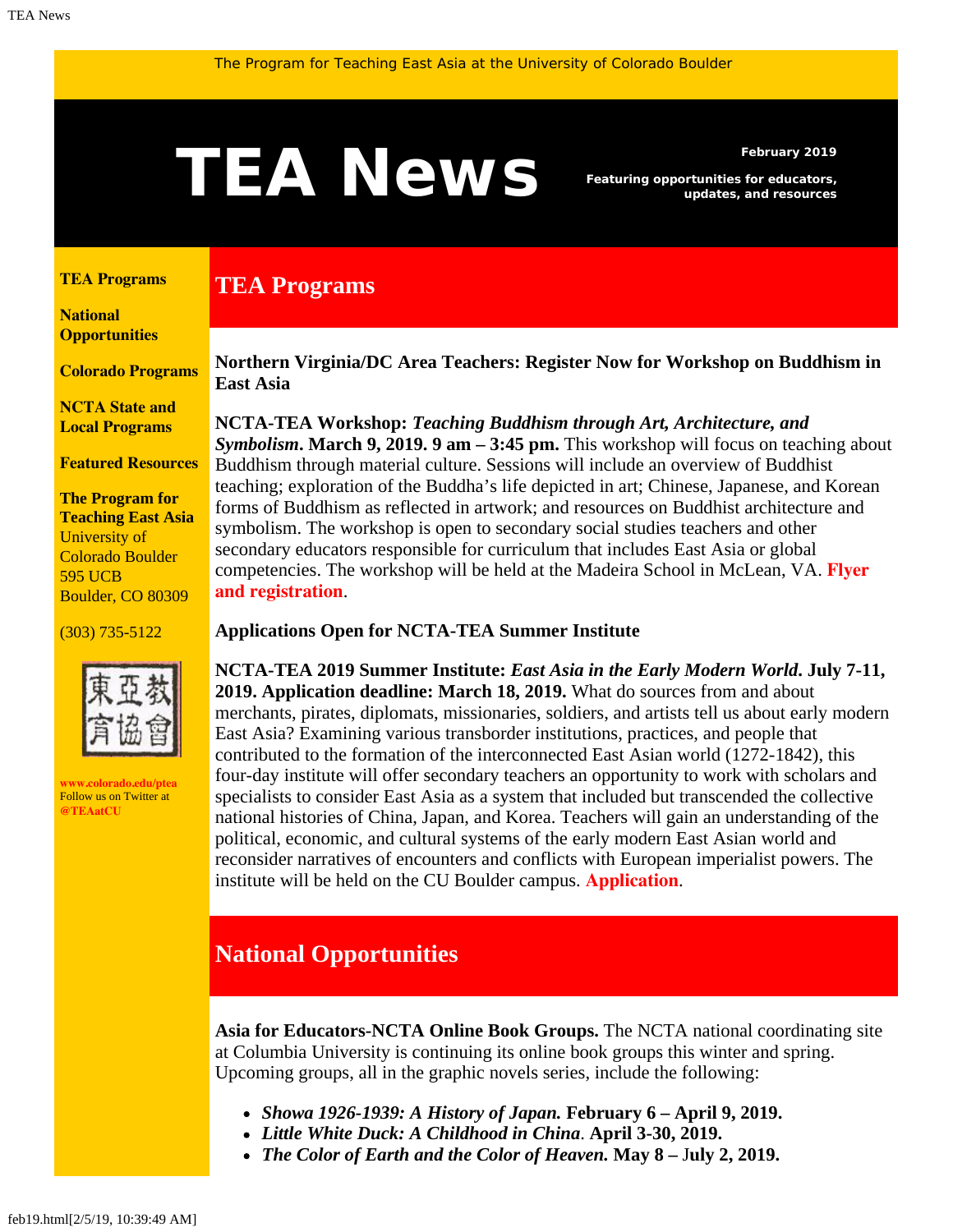For more information and to register, visit the Asia for Educators **[website](http://asiaforeducators.org/course/index.php?categoryid=41)**.

**NCTA Webinars from FCCEAS.** NCTA at the Five College Center for East Asian Studies is offering the following webinars:

- *From Beirut to Jerusalem . . . to Hiroshima? The Middle East, Peace Building, and Japan's "City of Peace."* **February 13, 2019. 7 pm EST.** Ray Matsumiya, an expert in diplomacy and peace-building, will discuss the Oleander Initiative, which brings teachers from the United States and the Middle East to Hiroshima to design peace education projects. **[Registration](https://attendee.gotowebinar.com/register/7921002009335172866)**.
- *Taiwan and the World.* **March 5, 2019. 7 pm EST.** Join Professor James Lin of the University of Washington as he discusses Taiwan's place in the world today. **[Registration](https://register.gotowebinar.com/register/6175470123094257155)**.
- *J-Boys: Kazuo's World, Tokyo, 1965.* **April 2, 2019. 7 pm EDT**. Author Shogo Oketani and translator Avery Fischer Udagwa will discuss this bittersweet novel portraying a year in a boy's life. Conducted in collaboration with the NCTA national coordinating site at the University of Colorado. **[Registration.](https://register.gotowebinar.com/register/7147882607747609603)**
- *Middle Grades Freeman Book Award Winner Grenade.* **April 11, 2018. 7 pm EDT.** Author Alan Gratz will discuss his award-winning novel, which focuses on Hideki and Ray, young soldiers fighting on opposite sides in the battle for Okinawa. **[Registration](https://register.gotowebinar.com/register/7258607824323723265)**.

**NCTA-EASC South Korean Study Tour. June 12-29, 2019 (tentative dates). Application deadline: February 28, 2019.** The East Asian Studies Center at Indiana University is offering this opportunity for NCTA program alums who teach about Korea as part of their teaching assignment. Visit the EASC **[website](https://easc.indiana.edu/programs/ncta-programs/ncta-studytours.html)** for more information and to apply.

**Korean History and Culture Seminar. June 24-28, 2019. Application deadline: March 15, 2019.** National Korean Studies and the Korean Cultural Center LA present this free seminar for K-16 educators in the United States. Participants will learn from prominent scholars; become familiar with Korean literature, including *sijo* (poetry); receive resources; and enjoy Korean cultural experiences. For more information and to register, visit the seminar **[website](http://koreanseminar.org/register)**.

**NCTA Teaching East Asian Literature Workshop. July 7-12, 2019. Application deadline: March 29, 2019.** The East Asian Studies Center at Indiana University presents this weeklong workshop. Each day professors will lecture and facilitate discussions on traditional and modern history and literature of China, Japan, and Korea, followed by strategy sessions on how to teach the works at the high school level. Daily cultural activities and film screenings will also be featured. For more information, visit the EASC **[website](https://easc.indiana.edu/programs/ncta-programs/ncta-summer-literature-workshop.html)**.

**NCTA Summer Institute:** *Tradition, Exchange, and Innovation in Art***. July 15-19, 2019.** Open to K-12 teachers nationally, this institute presented by the East Asia Resource Center at the University of Washington will focus on the production of such art forms as scrolls, woodblock prints, ceramics, and architectural forms as episodes in exchange and innovation. For more information, visit the EARC **[website](https://jsis.washington.edu/earc/tradition-exchange-and-innovation-in-art-an-introduction-to-east-asian-visual-culture-and-beyond/)**.

**Mongolia Field School. July 29 – August 16, 2019. Priority application deadline: February 15, 2019; final deadline: April 30, 2019.** The American Center for Mongolian Studies offers this field research program for people interested in Mongolia's unique history, culture, and contemporary issues. Participants can concentrate on one of three topics: public archeology, migration studies, and renewable energy. Costs are \$2900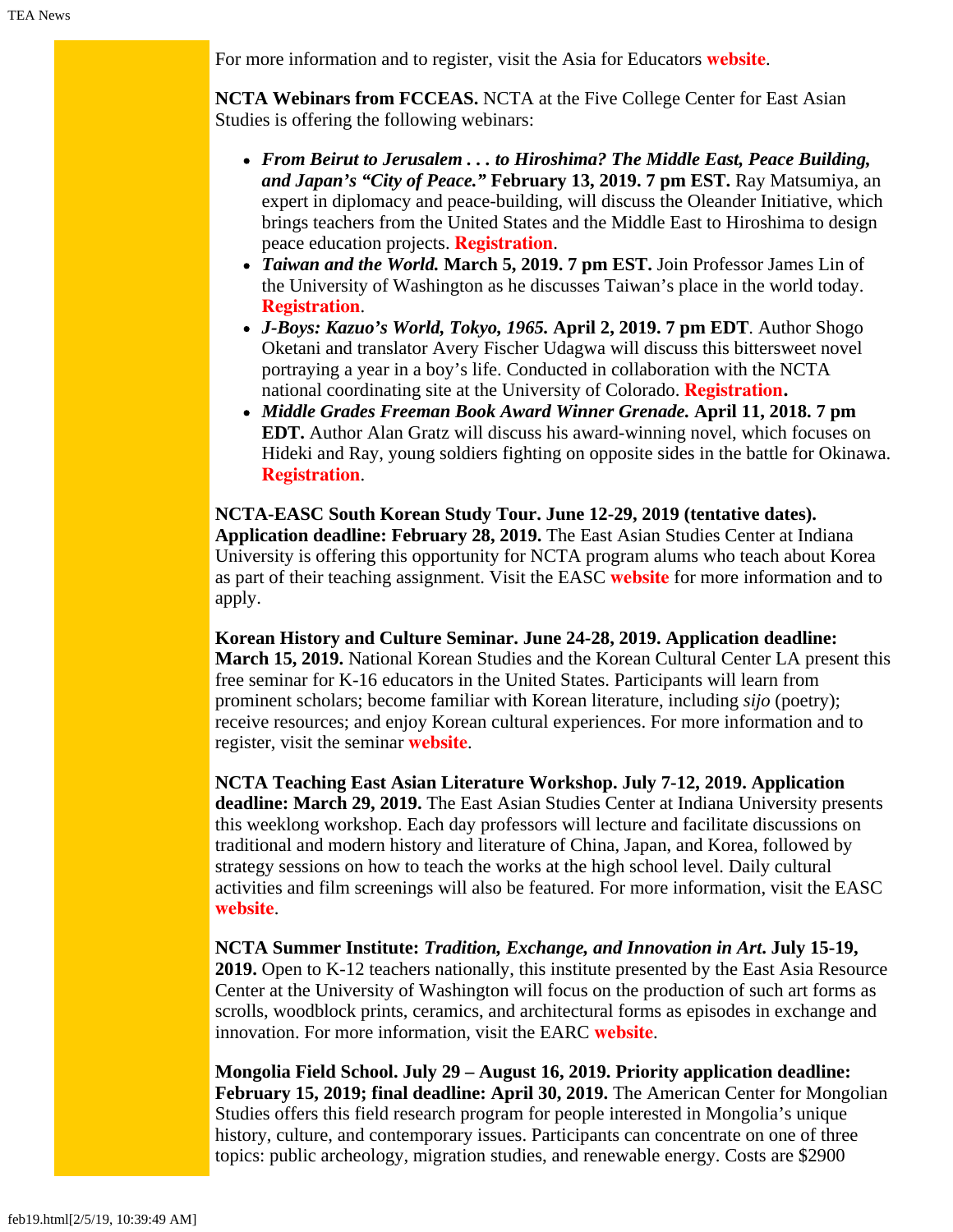tuition plus travel to and from Ulaanbaatar. Scholarships are available. For more information, visit the ACMS **[website](https://www.mongoliacenter.org/acms-mongolia-field-school-2019/)**.

#### *Previously Announced National Opportunities*

**Fulbright-Hays Seminars Abroad.** This program provides short-term seminars abroad for U.S. educators in the social sciences and humanities to improve their understanding and knowledge of the peoples and cultures of other countries. Educational lectures and activities are designed specifically for each seminar group, including visits to local schools and organizations, meetings with educators and students, and visits to cultural sites. Programs in 2019 will include Taiwan. Applications are expected to be open in February. For more information, contact Maria Chang at **[maria.chang@ed.gov](mailto:maria.chang@ed.gov)**.

**South Korean Research Trip. July 6-16, 2019**. **Application deadline: February 15, 2019.** The World History Digital Education Foundation offers this program for social studies teachers, staff developers, and supervisors. Participants will learn about the history, culture, and economics that have shaped the Korean peninsula, including examining the outcomes of the Korean War. **[Application](https://koreanwardigitalhistoryproject.submittable.com/submit/122058/2019-korean-research-trip)**.

# **Colorado Programs**

**Talk:** *The Evolving Japan-U.S. Alliance***. February 7, 2019. 12-1:30 pm or 4-5:30 pm**. Kunihiko Miyake, President of the Canon Institute for Global Studies, and David Shear, former Assistant Secretary of Defense for Asian and Pacific Security Affairs, will discuss the challenges facing the U.S.-Japan alliance in 2019. The free program is sponsored by the Japan-America Society of Colorado. The **[noon event](https://www.jascolorado.org/eventsold/2019/2/7/the-evolving-japan-us-alliance#!event-register/2019/2/7/the-evolving-japan-u-s-alliance)** will be held on the University of Denver campus, the **[late afternoon event](https://www.jascolorado.org/eventsold/2019/2/7/the-evolving-japan-us-alliance-afternoon-at-cu-denver#!event-register/2019/2/7/the-evolving-japan-u-s-alliance-afternoon-at-cu-denver)** at the University of Colorado Denver Business School.

**Day of Remembrance Events. February 15-17, 2019.** The Mile High Chapter of the Japanese American Citizens League, in collaboration with History Colorado and the Japanese American Research Center of Colorado, is holding a series of events to mark the anniversary of Executive Order 9066, which allowed Japanese Americans to be incarcerated during World War II. Events include an exhibit of art and artifacts from the camps; screening of the documentary *Children of the Camps* and a short feature film *Seppuku*; and a talk about women's experiences in the camps. All events will be held at History Colorado. More information **[here](https://www.historycolorado.org/event/day-remembrance-events/2019/02/15)**.

# <span id="page-2-0"></span>**NCTA State and Local Programs**

**NCTA-TEA Workshop for Northern Virginia and DC Area Teachers:** *Teaching Buddhism through Art, Architecture, and Symbolism***. March 9, 2019. 9 am – 3:45 pm.** This workshop will focus on teaching about Buddhism through material culture. Sessions will include an overview of Buddhist teaching; exploration of the Buddha's life depicted in art; Chinese, Japanese, and Korean forms of Buddhism as reflected in artwork; and resources on Buddhist architecture and symbolism. The workshop is open to secondary social studies teachers and other secondary educators responsible for curriculum that includes East Asia or global competencies. The workshop will be held at the Madeira